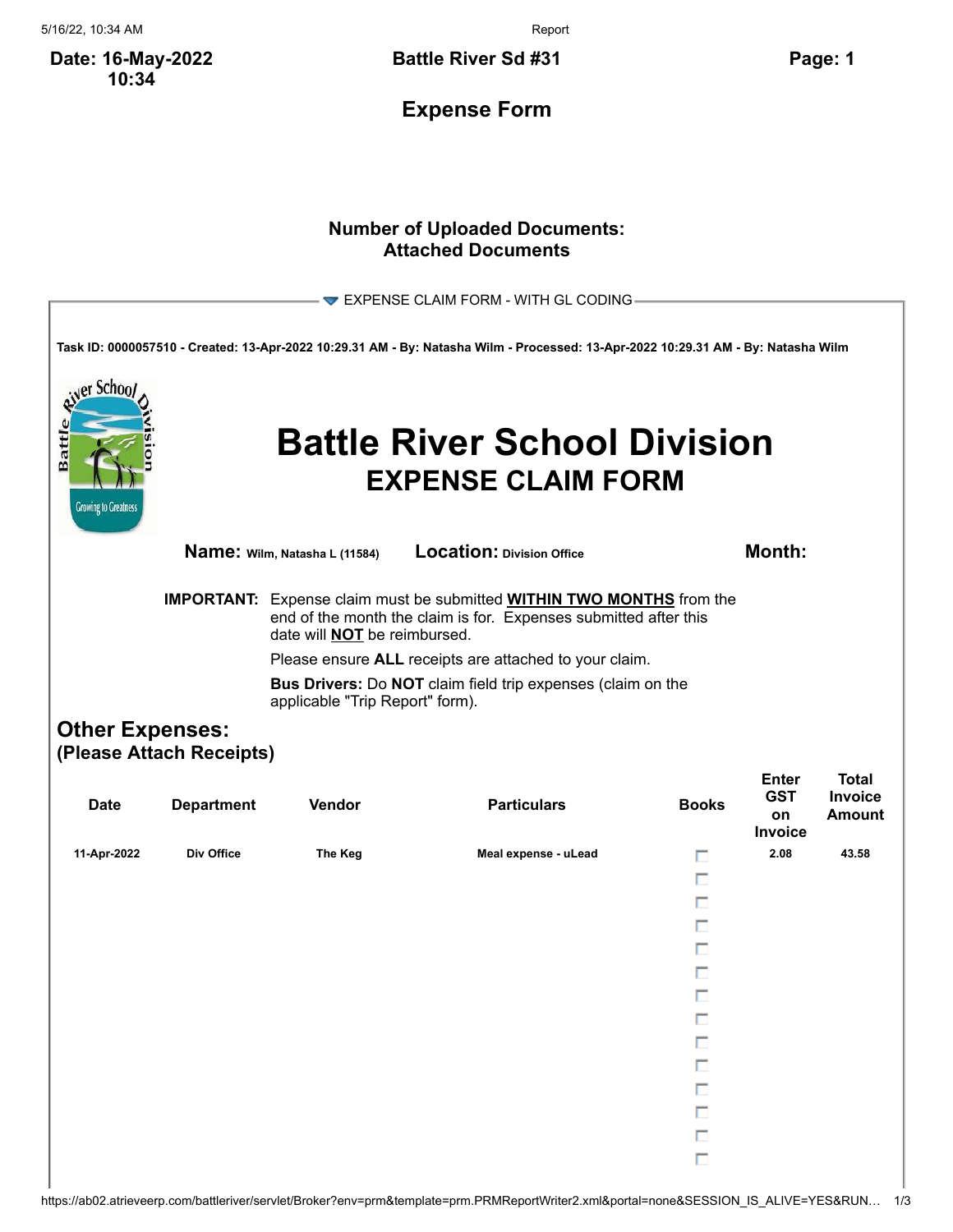## **REGULAR BUSINESS EXPENSES**

**Mileage and Meal Information:**

\*Check this box if your mileage claim for the calendar year **exceeds 5,000 KMS**

| <b>Date</b><br>(YYYYMMDD) | <b>Purpose</b>      | From/To<br><b>Destination</b>                           | Km's<br>Round<br><b>Trip</b> | One<br><b>Way</b><br>Only | <b>Total</b><br><b>KMs</b> | <b>Total</b><br><b>Mileage</b><br><b>Expense</b> | <b>Breakfast</b>            | Lunch                      | <b>Dinner</b>     |
|---------------------------|---------------------|---------------------------------------------------------|------------------------------|---------------------------|----------------------------|--------------------------------------------------|-----------------------------|----------------------------|-------------------|
| 09-Apr-2022               | uLead<br>Conference | Camrose - Banff                                         | ø<br>800                     | п                         | 800.00                     | 464.00                                           | $\Box$ 11.00                | $\Box$ 15.00               | $\Box$ 23.50      |
|                           |                     |                                                         | ø                            | п                         | 0.00                       | 0.00                                             | $\Box$ 11.00                | $\Box$ 15.00               | $\Box$ 23.50      |
|                           |                     |                                                         | ø                            | П                         | 0.00                       | 0.00                                             | П                           | П                          | L                 |
|                           |                     |                                                         | Ø,                           | п                         | 0.00                       | 0.00                                             | п                           | П                          | П                 |
|                           |                     |                                                         | Ø,                           | П                         | 0.00                       | 0.00                                             | П                           | П                          | П                 |
|                           |                     |                                                         | Ø,                           | п                         | 0.00                       | 0.00                                             | П                           | П                          | П                 |
|                           |                     |                                                         | Ø,                           | П                         | 0.00                       | 0.00                                             | П                           | П                          | $\Box$            |
|                           |                     |                                                         | Ø,                           | п                         | 0.00                       | 0.00                                             | П                           | п                          | П                 |
|                           |                     |                                                         | Ø,                           | П                         | 0.00                       | 0.00                                             | П                           | П                          | $\Box$            |
|                           |                     |                                                         | ø                            | п                         | 0.00                       | 0.00                                             | П                           | п                          | П                 |
|                           |                     |                                                         | Ø,                           | П                         | 0.00                       | 0.00                                             | П                           | П                          | $\Box$            |
|                           |                     |                                                         | Ø,                           | п                         | 0.00                       | 0.00                                             | П                           | п                          | П                 |
|                           |                     |                                                         | Ø,                           | П                         | 0.00                       | 0.00                                             | П                           | П                          | $\Box$            |
|                           |                     |                                                         | Ø,                           | п                         | 0.00                       | 0.00                                             | П                           | п                          | П                 |
|                           |                     |                                                         | Ø,                           | $\Box$                    | 0.00                       | 0.00                                             | П                           | П                          | $\Box$            |
|                           |                     |                                                         | Ø,                           | п                         | 0.00                       | 0.00                                             | П                           | п                          | П                 |
|                           |                     |                                                         | Ø,                           | П                         | 0.00                       | 0.00                                             | П                           | П                          | П                 |
|                           |                     |                                                         | Ø,                           | П                         | 0.00                       | 0.00                                             | П                           | п                          | П                 |
|                           |                     |                                                         | Ø,                           | $\Box$                    | 0.00                       | 0.00                                             | П                           | П                          | П                 |
|                           |                     |                                                         | Ø,                           | п                         | 0.00                       | 0.00                                             | п                           | П                          | П                 |
|                           |                     |                                                         |                              | <b>Subtotals</b>          | 800.00                     | 464.00                                           | 0.00                        | 0.00                       | 0.00              |
|                           |                     |                                                         | <b>Totals</b>                |                           |                            |                                                  |                             |                            |                   |
|                           |                     | For Office Use Only:                                    |                              |                           |                            |                                                  |                             | Total Mileage 464.00       |                   |
|                           |                     | <b>Total Subsistence</b><br><b>GST Auto Calculation</b> | 22.10                        |                           |                            |                                                  |                             | Total Subsistence 0.00     |                   |
|                           |                     | <b>Total Other Expense</b><br><b>GST Entered</b>        | 2.08                         |                           |                            |                                                  |                             | Total Other Expenses 43.58 |                   |
|                           |                     | <b>Grand Total GST</b>                                  | 24.18                        |                           |                            |                                                  |                             | Total Claim 507.58         |                   |
| <b>GL Account Number</b>  |                     | <b>Taxes Included</b>                                   |                              | <b>Amount</b>             |                            | <b>Tax Code</b>                                  |                             |                            | <b>Tax Amount</b> |
| 1404400000001             |                     | ⅆ                                                       |                              | 507.58                    |                            | G                                                |                             |                            | 24.17             |
|                           |                     |                                                         |                              |                           |                            |                                                  | <b>Total Without Taxes:</b> |                            | 483.41            |
|                           |                     |                                                         |                              |                           |                            |                                                  | <b>Tax Total:</b>           |                            | 24.17             |
|                           |                     |                                                         |                              |                           |                            |                                                  | <b>Total With Taxes:</b>    |                            | 507.58            |
|                           |                     | <b>Comments:</b>                                        |                              |                           |                            |                                                  |                             |                            |                   |